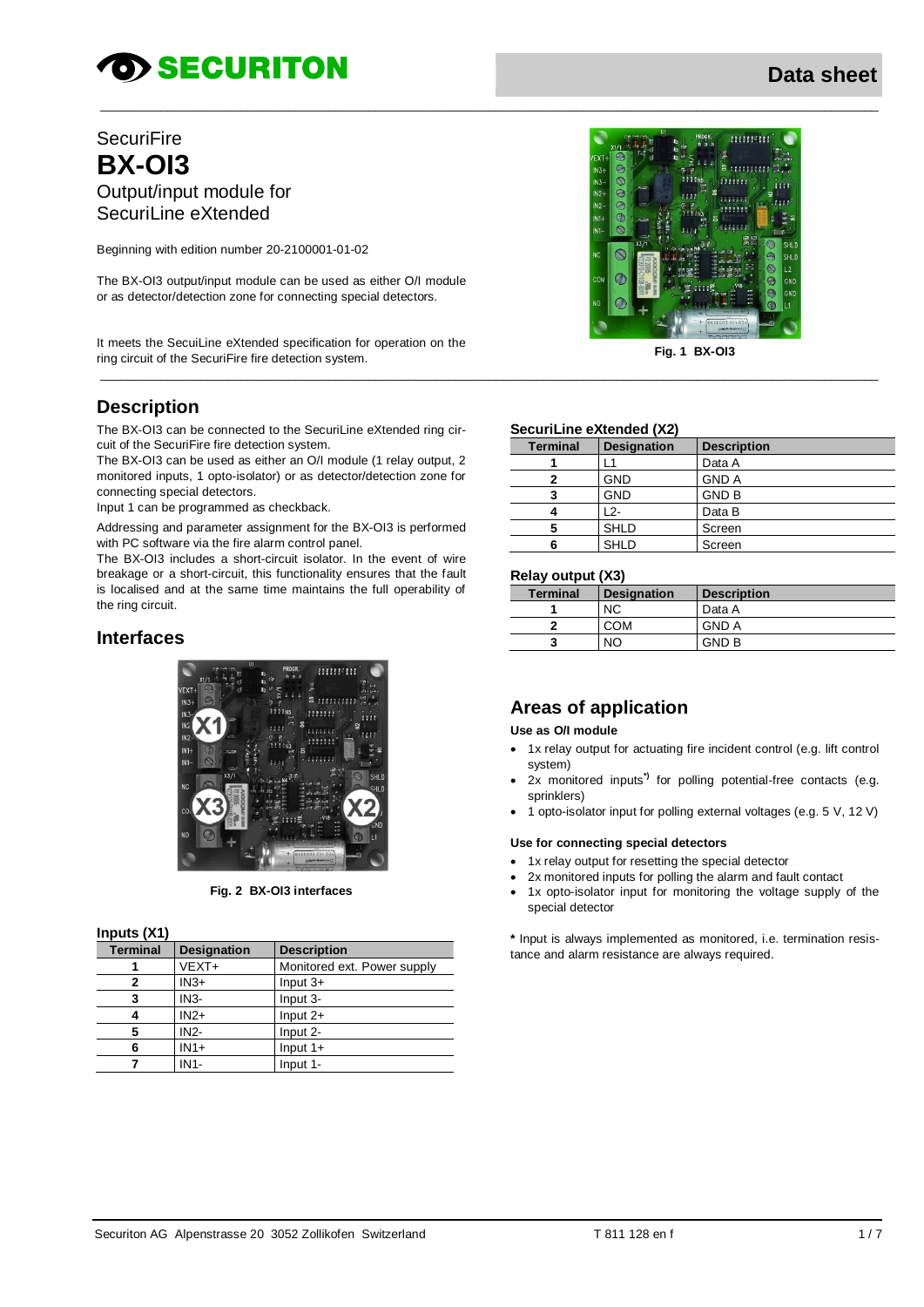To be able to connect a special detector (aspirating smoke detector, line type smoke detector etc.) to the BX-OI3, it must have at least one potential-free contact each for alarm and fault. Resetting the special detector is done by interrupting the voltage supply via the BX-OI3 relay output. If a suitable reset input is available on the special detector, it can be actuated directly via the relay outputs. The voltage supply of the special detector is monitored via the opto-isolator input. This also enables connecting devices whose fault contact does not become active when there is no power supply.

#### **Use for connecting special detectors**

In principle, any special detector can be connected to the BX-OI3 provided it has two potential-free contacts for alarm and fault and that it can be reset by interrupting its voltage supply or via its own reset input. To ensure reliable operation, each special detector has to be checked and then implemented with a fixed defined parameter set in SecuriFire Studio. The following table shows the checked special detectors to be connected and the parameter sets of the SecuriFire Studio to be used (SecuriFire Studio V2.1).

| <b>Parameter-Set in Studio</b> | <b>Manufacturer designation</b> |
|--------------------------------|---------------------------------|
| ARDEA IP65 / EX                | Setronic ARDEA IP65 S-SF        |
|                                | and ARDEA EEX S                 |
| ARDEA J                        | ECO 25/50                       |
| ASD 51x                        | Securiton SecuriRAS ASD 51x     |
| PM-5MPX                        | Det-Tronics                     |
|                                | IR-flame detector PM-5MPX       |
| U7698B                         | Det-Tronics                     |
|                                | IR- flame detector U7698B       |
| <b>MINIBOOM</b>                | Setronic Miniboomerang 2S       |
| <b>RAS 51B</b>                 | Securiton                       |
|                                | RAS 51B and RAS 52B             |
| <b>RAS 54</b>                  | Securiton RAS 54                |
| RAS 51B/53B                    | Securiton RAS 51B/53B           |
| SPB-E                          | Hochiki SPB-E                   |
| <b>ADW 511</b>                 | <b>Securiton Transafe</b>       |
|                                | ADW 511 And ADW 511A            |
| <b>UNILASER XL</b>             | Kidde-Deugra                    |
|                                | UNILASER & RAS XL               |
| MHD/TSC                        | Securiton                       |
|                                | SecuriSense MHD535              |
| U7652B/WMX5000                 | UV/IR-flame detector            |
|                                | Det-Tronics U7652B              |
|                                | Minimax WMX5000                 |
| II IA                          | Setronic ILIA                   |
| <b>SPB 651</b>                 | Securiton                       |
|                                | Sprinker-test box SPB 651       |
| <b>BSD 535</b>                 | Securiton                       |
|                                | SecuriBeam BSD 535              |
| <b>LISTEC</b>                  | Listec sensor cable             |
|                                |                                 |

### **Planning**

#### **Use as O/I module**

|                | It is imperative that the technical data are strictly ob- |
|----------------|-----------------------------------------------------------|
| $\blacksquare$ | served.                                                   |
|                |                                                           |

- Inputs 1 and 2 can be operated as monitored or unmonitored inputs when using termination and alarm resistance in each case.
- The maximum number of BX-OI3s per ring depends on the total number of connected detectors and modules, on the line length and on the wire cross-section of the concerned ring.

#### **Use for connecting special detectors**

- If the BX-OI3 is used to connect a special detector, a corresponding detector address must be designated for it in Securi-Fire Studio. As a result, the BX-OI3 is shown and operated like an automatic detector on the indication and control map of the fire alarm control panel (e.g. MG 14/7). Multiple BX-OI3s can be grouped into a detection zone in order to simplify operation.
- During first-time commissioning the fixed predefined parameter set of the connected special detector must be assigned to the BX-OI3 via SecuriFire Studio from a selection list. If your special detector is not listed, please contact the Securiton support centre.
- The maximum number of special detectors per ring is identical to the maximum possible number of BX-OI3s. This depends on the total number of connected detectors and modules, on the line length and on the wire cross-section of the concerned ring.
- Only four different types of special detectors can be connected per ring. If they are already planned in SecuriFire Studio, these four special detectors appear in the selection list for this ring.
- **Because most special detectors have high power requirements,** a power requirement calculation should always be carried out for the fire alarm control panel. If it is determined that direct power supply from the power supply unit of the FACP is not possible, then either another FACP or an external power supply unit must be used.
- If an external power supply unit is used, ensure that countryspecific standards and directives concerning battery capacity, approval (e.g. VdS) etc. are observed.

If power is supplied directly to the special detectors from the power supply unit of the FACP, some special detectors can be operated only a few hundred metres from the fire alarm control panel due to their high quiescent current (dependent on the wire cross-section of the supply lines and the minimum operating voltage).

**To** 

The BX-OI3 can be mounted up to 30 m from the special detector and interface of the special detector.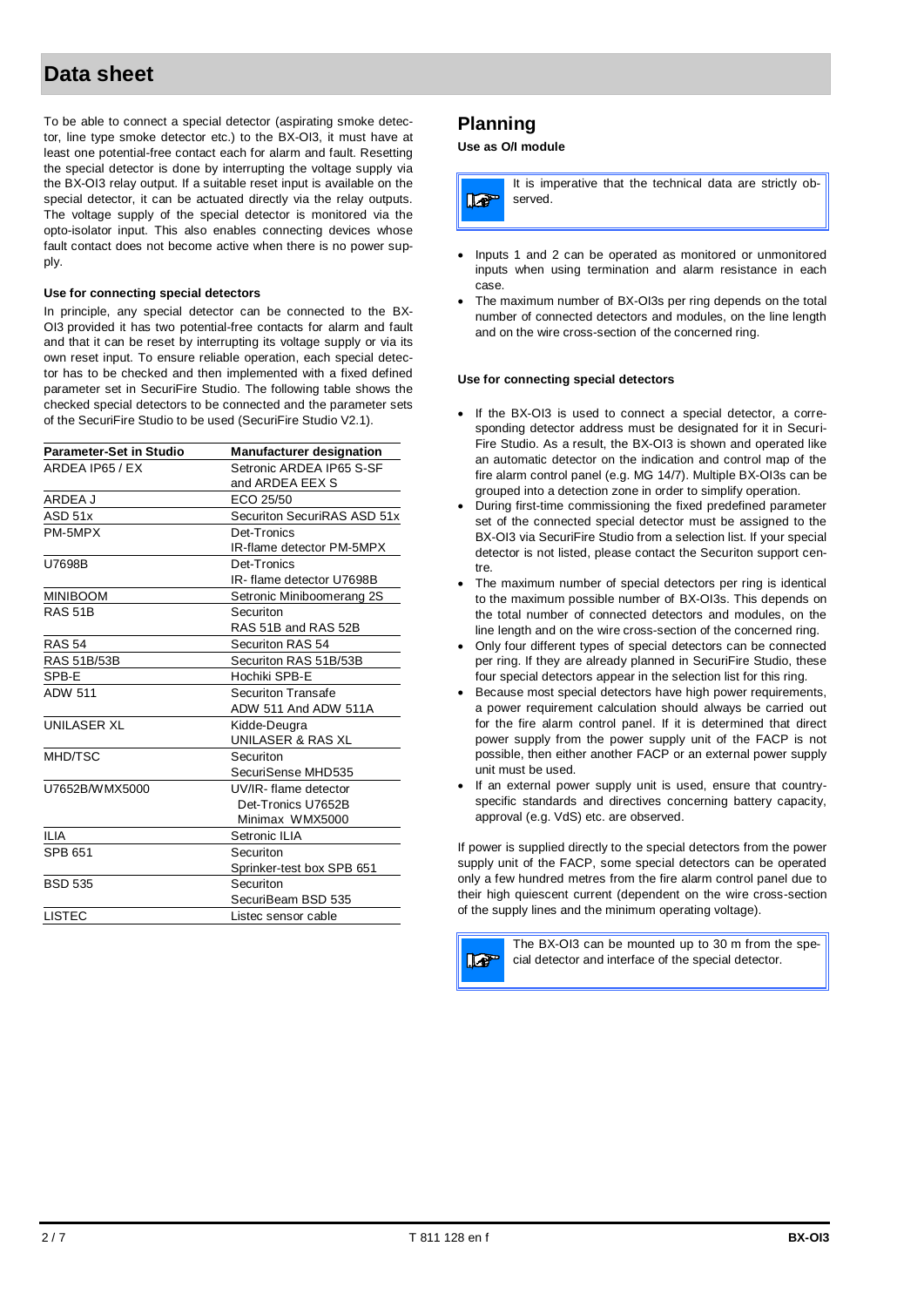### **Connection examples**

The voltage supply of the special detector is monitored  $\mathbb{F}$ by means of an opto-isolator on the BX-OI3 output/input module. This also enables connecting devices whose fault contact does not become active when there is no power supply. When connecting the voltage supply, ensure that it is conveyed from the power supply unit via the reset contact of the BX-OI3 directly to the special detector and then from this back to the voltage monitor on the BX-OI3. Only in this way can it be ensured that also the voltage supply between BX-OI3 and special detector is monitored.

#### **Use as O/I module**



**Fig. 3 Use as O/I module**



**ADW 511/ADW 511A (ADW 511 parameter set)**

**Fig. 5 Connection: ADW 511/ADW 511A**



**Fig. 4 ASD 51x connection**

#### **RAS 51B and RAS 52B (RAS 51B parameter set)**



**Fig. 6 Connection; RAS 51B und RAS 52B**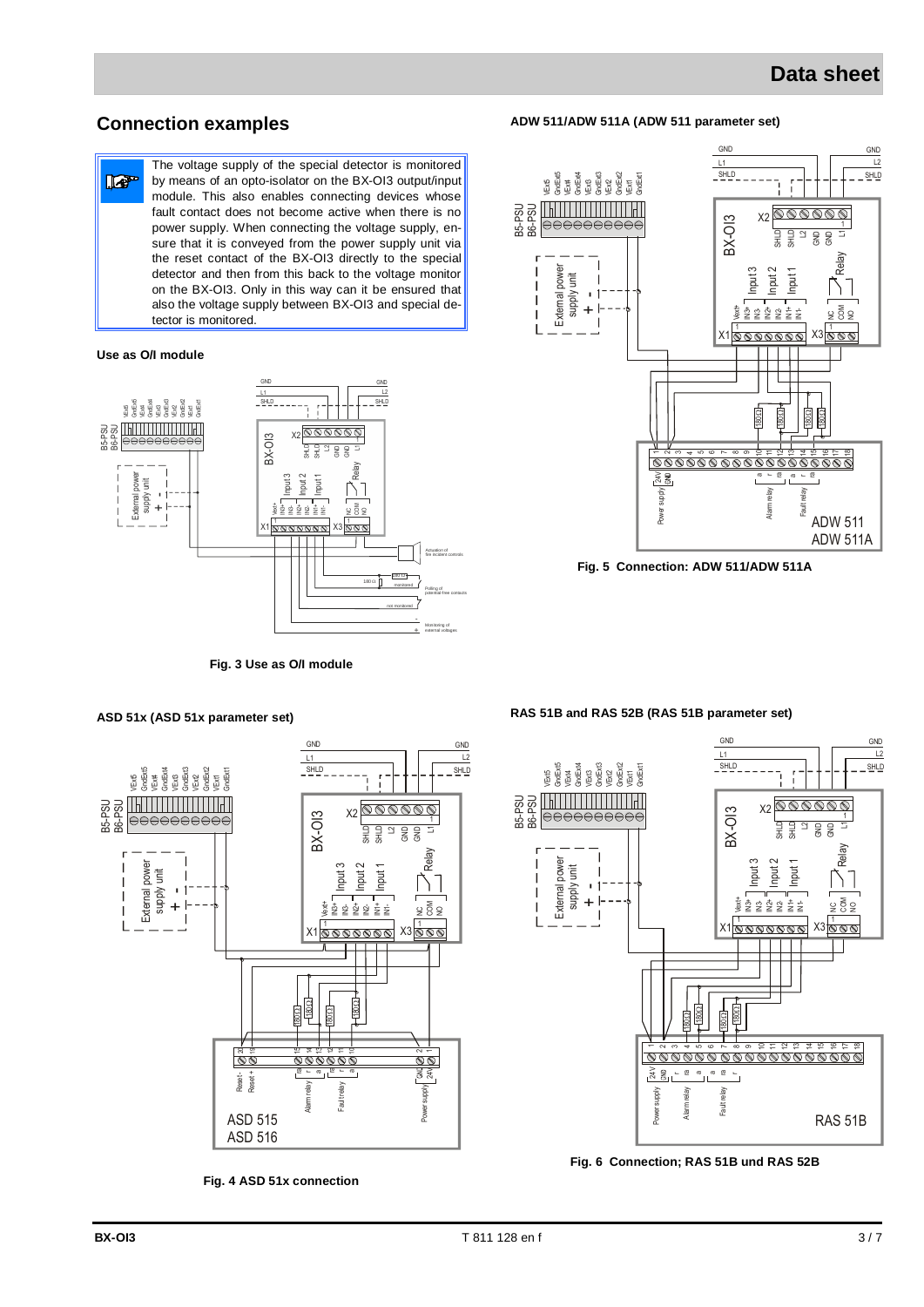#### **RAS XL (UNILASER XL parameter set)**



**Fig. 7 Connection; RAS XL**

#### **ARDEA and BOOMERANG (ARDEA IP65/Ex parameter set)**



#### **Fig. 9 Connection; ARDEA and BOOMERANG**

#### **MINIBOOMERANG (MINIBOOM parameter set)**



**Fig. 8 Connection; MINIBOOMERANG**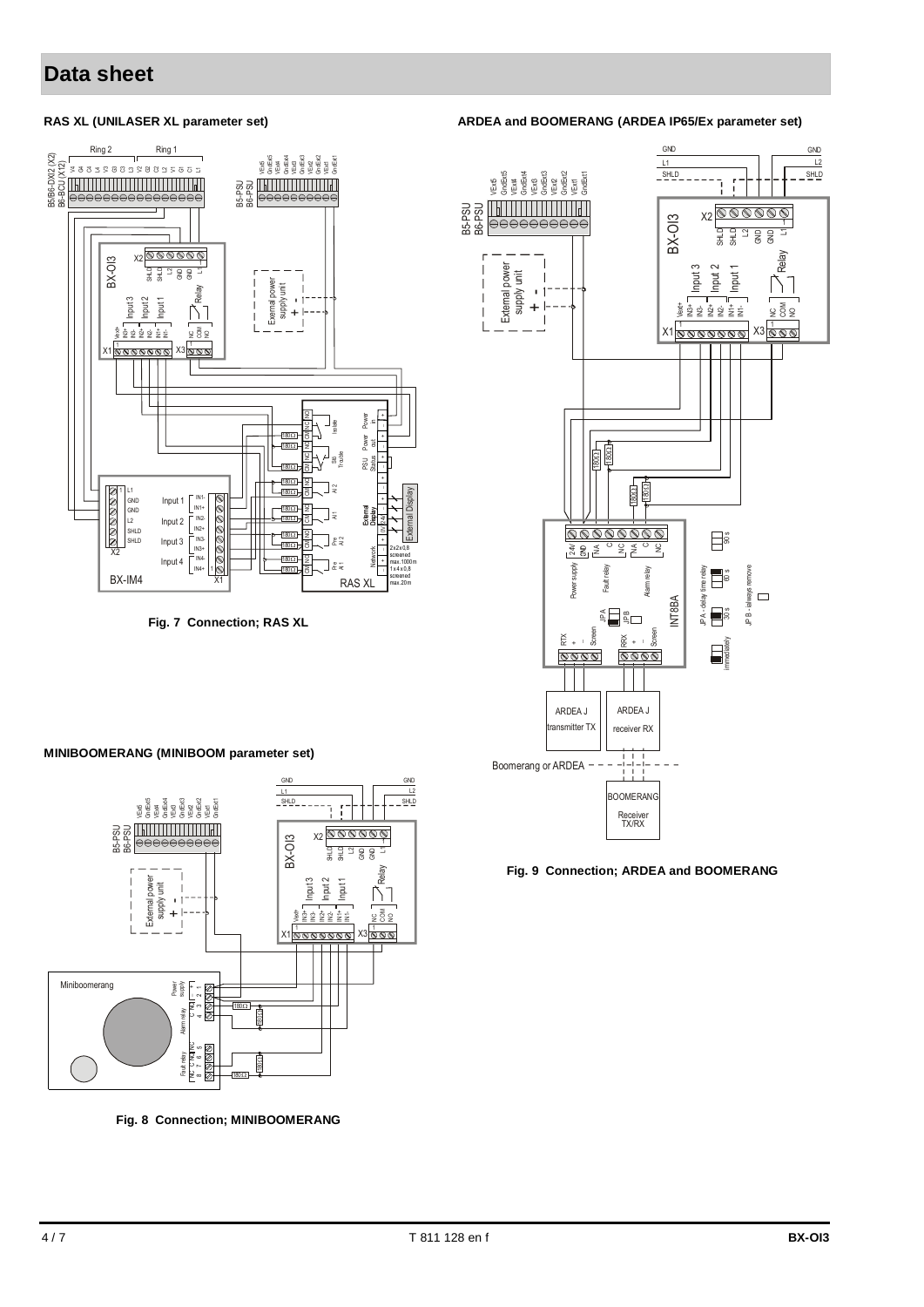#### **ECO 25/50/80 (ARDEA J parameter set)**



**Fig. 10 Connection; ECO 25/50/80**



**Fig. 11 Connection; REK 511**



#### **d-List, 1 detection zone per sensor cable (LISTEC parameter set)**

**Fig. 12 Connection; d-List 1 detection zone**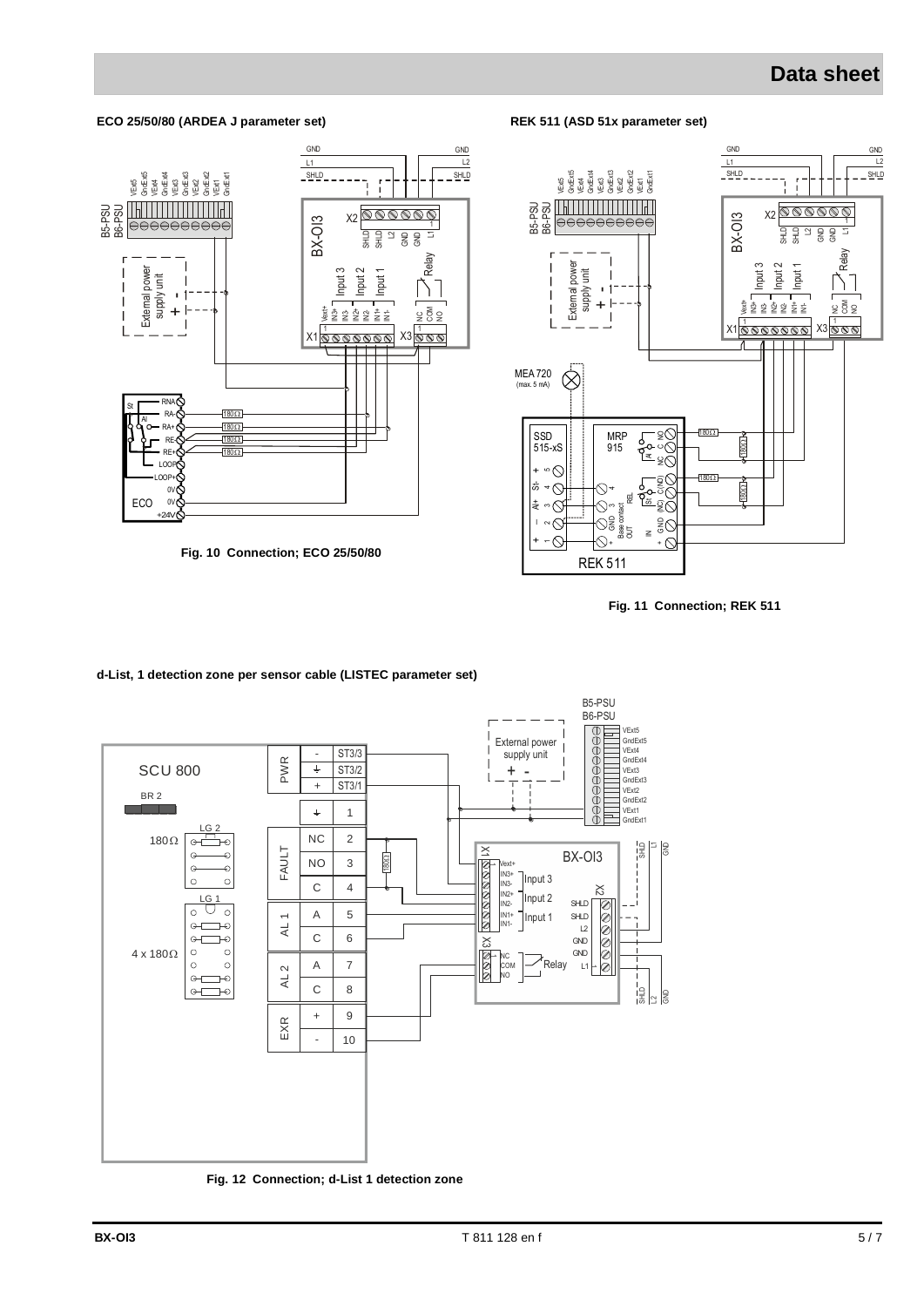#### **d-List, 2 detection zones per sensor cable (LISTEC parameter set)**



**Fig. 13 Connection; d-List 2 detection zones**

### **Article numbers / spare parts**

| <b>Short designation</b> |                                      | Art. number CH | Art. number      |
|--------------------------|--------------------------------------|----------------|------------------|
| BX-OI3                   | Output/input module                  | 115.249 774    | 20-2100001-01-03 |
| GEH MOD IP66             | IP66 map case for BX-OI3             | 403.239 917    | FG020234         |
| MM SM M20                | M20 step nipple                      | 428.242 578    | MM000181         |
| MM ANB M16               | M <sub>16</sub> mounting screw union | $-$            | MM000185         |
| MM GM M16                | M <sub>16</sub> counter-nut          | $- -$          | MM000186         |